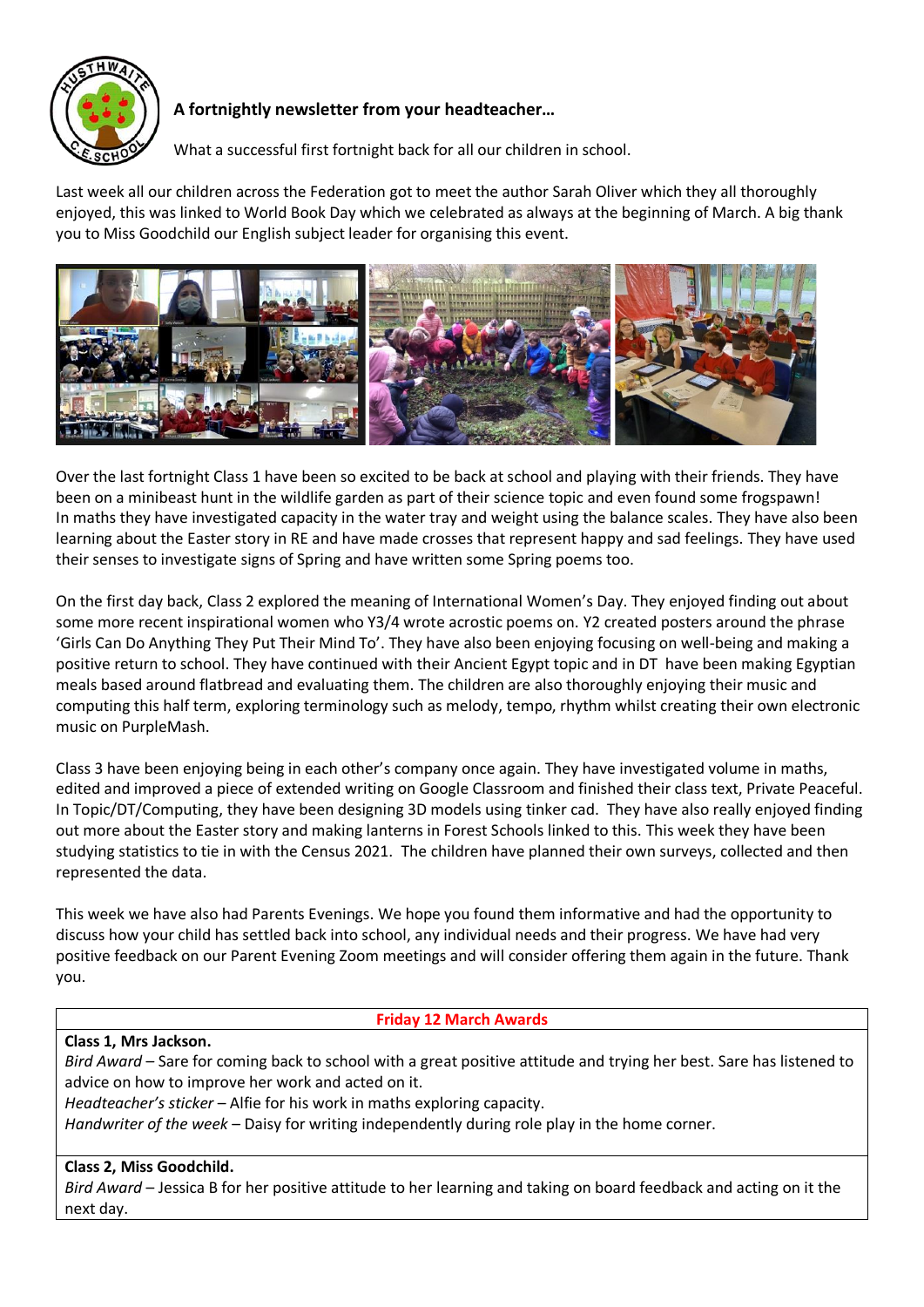*Headteacher's sticker* – Archie for his maths. Enes for his enthusiastic dance and yoga efforts in PE. Esme B for doing extra runs for a friend in PE to help her team.

*Handwriter of the week* – Oliver for his efforts in joining his handwriting and being consistent with the size. **Class 3, Mr Chapman.**

*Bird Award* – Millie for precise editing and improving of her writing to maximise the effect on the reader. *Headteacher's sticker* – Isaac and Dominic for being inspired to write by Sarah Oliver.

*Handwriter of the week* – George for keeping up his high standards in all his handwriting and presentation.

#### **Miss Goodchild Superstars:**

Class 1 Phoebe R and Alfie, Class 2 Isla and Mollie and Class 3 Jess C and Bethan.

**Friday 19 March Awards**

#### **Class 1, Mrs Jackson.**

*Bird Award* – Niamh for her descriptive spring poem. Some fabulous, imaginative adjectives. *Headteacher's sticker* – Evie Mee for recognising and ordering her numbers to 15.

*Handwriter of the week* – Ellie for writing her recipe outside in the mud kitchen.

### **Class 2, Miss Goodchild.**

*Bird Award* – Jessica H for her mature attitude and leadership skills shown in organising the Class 2 School Council to tidy the shed.

*Headteacher's sticker* – Felix for trying hard with his writing and for his great efforts when reading with Miss Wilkie this week.

*Handwriter of the week* –.Daniel for his sustained efforts over the last fortnight.

### **Class 3, Mr Chapman.**

*Bird Award* – Zaria for meticulous detail in drawing her pie chart to represent her survey data.

*Headteacher's sticker* – Seb and Bob for fantastic letter writing inspired by our text Private Peaceful. George and Stella for their creativity in computing with 3D modelling.

*Handwriter of the week* – Millie for consistency when writing at length.

### **Miss Goodchild Superstars:**

Class 1 -Ethan and William H

Class 2 Joseph and Isabel T

Class 3 Dominic and Stella

As you know I am continuing to host my Friday Celebration Zoom Assembly. This is an opportunity for all our classes / children in school, alongside you the parents/carers at home, to still be able to all come together at the end of the week to celebrate individual and group achievements. As always everyone is warmly invited.

Celebration Assembly invite . **Please note that next Friday will be our Easter Service which will start at the earlier time of 1.30pm. Please us the link below as normal.**

Miss Bennett is inviting you to a scheduled Zoom meeting. Topic: HUSTHWAITE Friday Celebration Assembly Time: Every Friday at 2pm Please download and import the following iCalendar (.ics) files to your calendar system. Weekly: https://us02web.zoom.us/meeting/tZYqdemtpjkqE9Gr8gyIwam5o4raUdAg6\_nR/ics?icsToken=98tyKuGqqTkqH9yXsBCCRpwQB4joc- \_xiHpfj\_p6jkfiGglEYw6jObZQM4d7Md-G Join Zoom Meeting https://us02web.zoom.us/j/82720582095?pwd=TmZOczNPT1g1WlRaYU04TVVhdllKdz09 Meeting ID: 827 2058 2095 Passcode: 743347

Have a lovely weekend.

### **NOTICES:**

- Easter Lunch is on Wednesday 24 March. It will be a yummy roast chicken dinner, seasonal vegetables and a festive Easter biscuit.
- **Purple Day**. On Friday 26 March we are supporting and raising epilepsy awareness across the Federation. Epilepsy affects some of our own families at the Federation and we want to raise awareness of Epilepsy, a central nervous system disorder. We are having a non-uniform day/ wearing something purple next Friday and a special Epilepsy awareness assembly. On Thursday your child will have an Epilepsy donation envelope in their bag, please then bring the envelope back on the following morning and drop it in the box on the gate as your child comes to school.